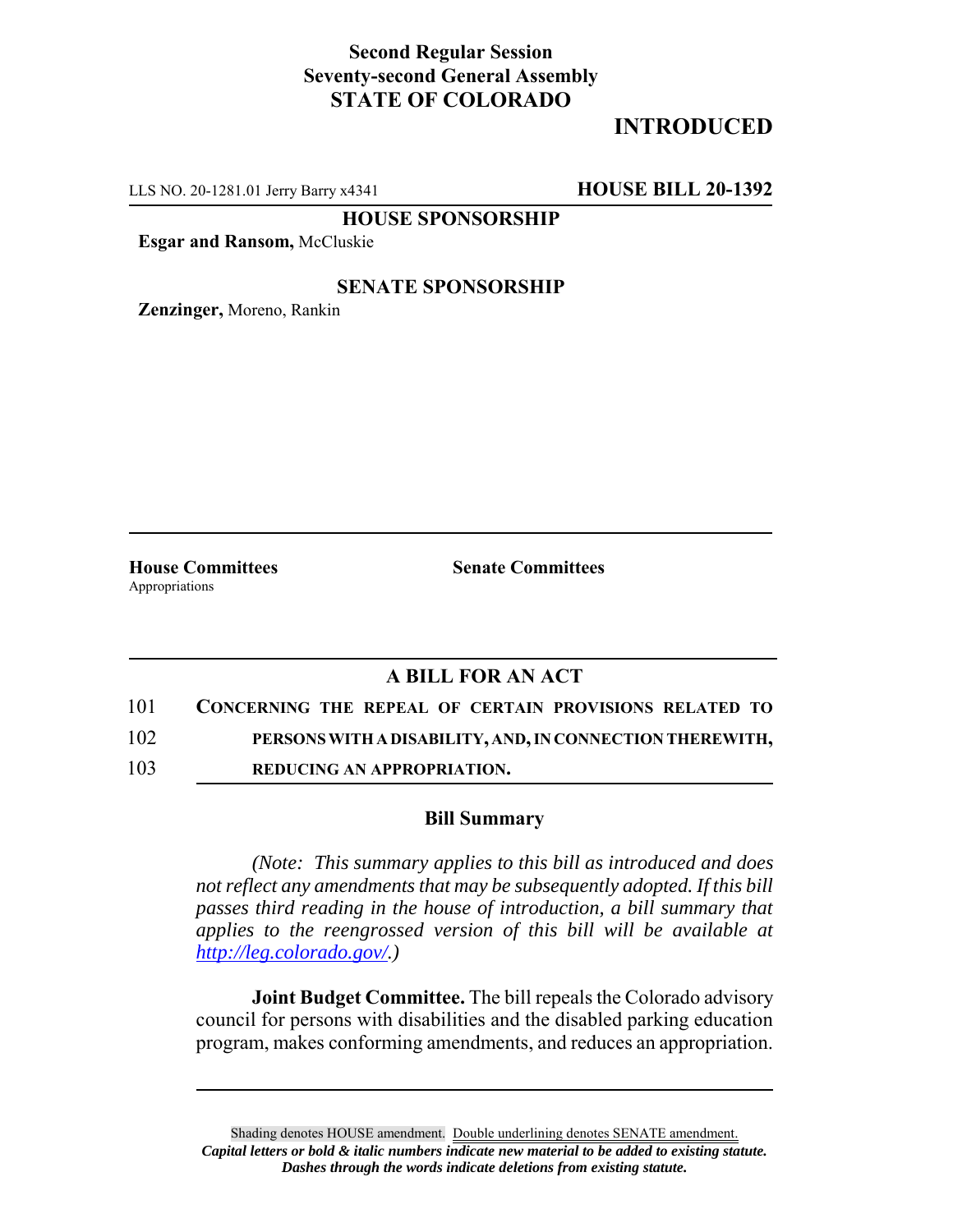| $\mathbf{1}$   | Be it enacted by the General Assembly of the State of Colorado:                |
|----------------|--------------------------------------------------------------------------------|
| $\overline{2}$ | <b>SECTION 1.</b> In Colorado Revised Statutes, repeal article 24 of           |
| 3              | title 26.                                                                      |
| 4              | <b>SECTION 2.</b> In Colorado Revised Statutes, repeal 42-1-227.               |
| 5              | <b>SECTION 3.</b> In Colorado Revised Statutes, 2-3-1203, repeal               |
| 6              | $(14)(a)(IX)$ as follows:                                                      |
| 7              | 2-3-1203. Sunset review of advisory committees - legislative                   |
| $8\,$          | <b>declaration - definition - repeal.</b> $(14)$ $(a)$ The following statutory |
| 9              | authorizations for the designated advisory committees are scheduled for        |
| 10             | repeal on September 1, 2023:                                                   |
| 11             | (IX) The Colorado advisory council for persons with disabilities               |
| 12             | created in section 26-24-103;                                                  |
| 13             | SECTION 4. In Colorado Revised Statutes, 27-67-109, amend                      |
|                |                                                                                |
| 14             | $(3)$ as follows:                                                              |
| 15             | 27-67-109. Child and youth mental health services standards                    |
| 16             | <b>- advisory board.</b> (3) In making appointments to the advisory board, the |
| 17             | state department must include representation by at least one member who        |
| 18             | is a person with a disability, as defined in section $26-24-102(2)$ ; a family |
| 19             | member of a person with a disability, or a member of an advocacy group         |
| 20             | for persons with disabilities, provided that the other requirements of         |
| 21             | subsection $(2)$ of this section are met.                                      |
| 22             | <b>SECTION 5.</b> In Colorado Revised Statutes, <b>amend</b> 42-1-226 as       |
| 23             | follows:                                                                       |
| 24             | 42-1-226. Disabled parking education and enforcement fund                      |
| 25             | - created. There is hereby created in the state treasury the disabled          |
| 26             | parking education and enforcement fund, which consists of moneys               |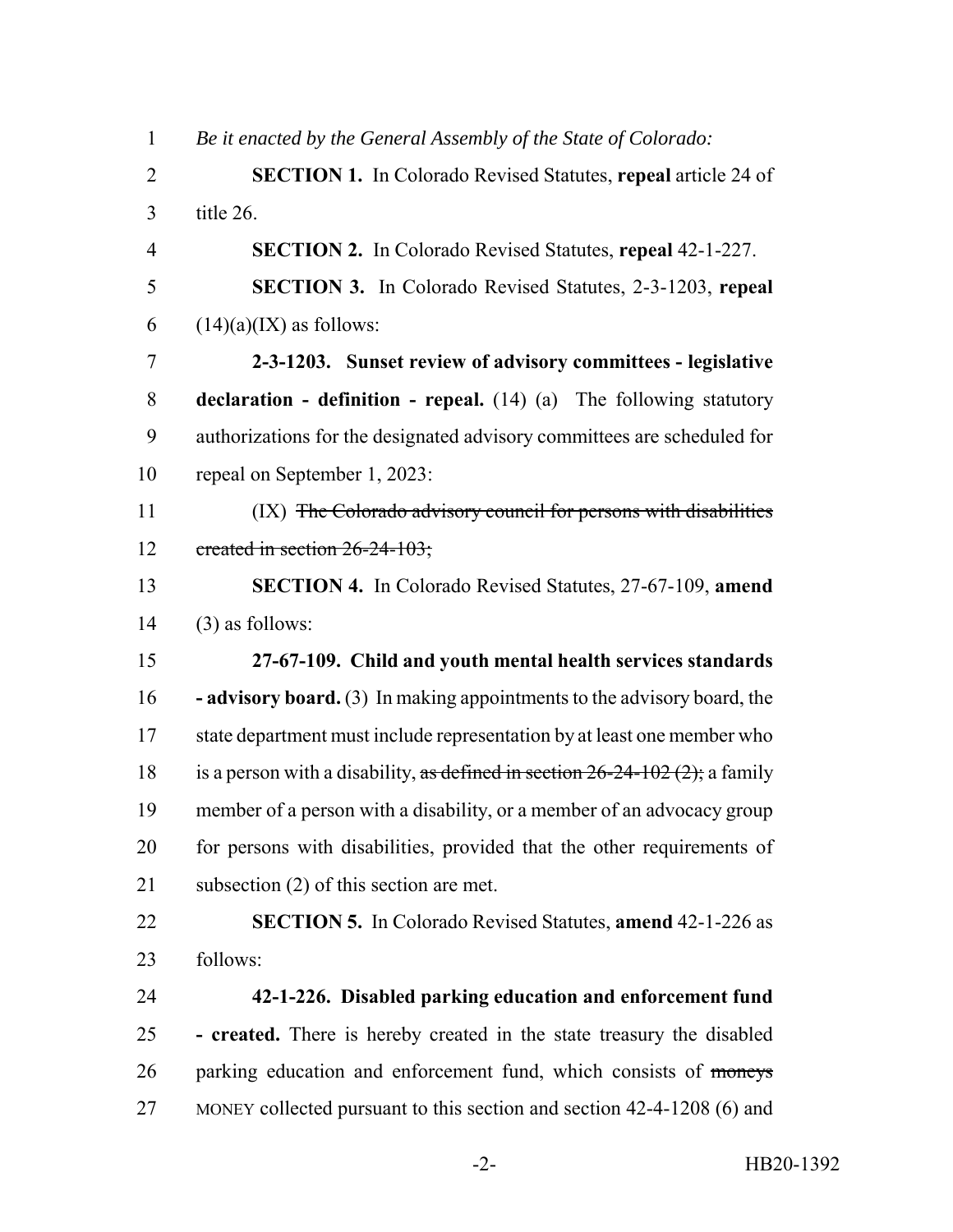(7). The general assembly shall appropriate the moneys MONEY in the 2 fund for the purposes specified in sections  $42-1-227$ , 42-3-204 and 42-4-1208. Unexpended and unencumbered moneys MONEY in the fund 4 at the end of a fiscal year shall remain REMAINS in the fund and shall not be credited or transferred to the general fund or another fund. The department may accept gifts, grants, or donations from private or public sources for the purposes of this section. All private and public funds 8 received through gifts, grants, or donations shall MUST be transmitted to 9 the state treasurer, who shall credit the moneys MONEY to the fund.

 **SECTION 6.** In Colorado Revised Statutes, 42-3-204, **amend** 11 (2)(d) introductory portion and  $(5)(d)$  as follows:

 **42-3-204. Reserved parking for persons with disabilities - applicability - definitions - rules.** (2) **Administration by the department.** (d) **Department to establish forms - rules.** The department in consultation with the Colorado advisory council for persons 16 with disabilities, created in section 26-24-103, shall promulgate a rule creating an application and renewal form that:

 (5) **Issuance of plate or placard - rules.** (d) **Department to give notice of rights and responsibilities.** When a person files an application for issuance or renewal of an identifying plate or placard under this section, the department shall provide to the applicant an informational pamphlet or other informational source, developed by the department, that describes reserved parking and the rights and responsibilities of the 24 holders of identifying plates or placards. The department in consultation with the Colorado advisory council for persons with disabilities, created in section  $26-24-103$ , shall develop the pamphlet or other informational source.